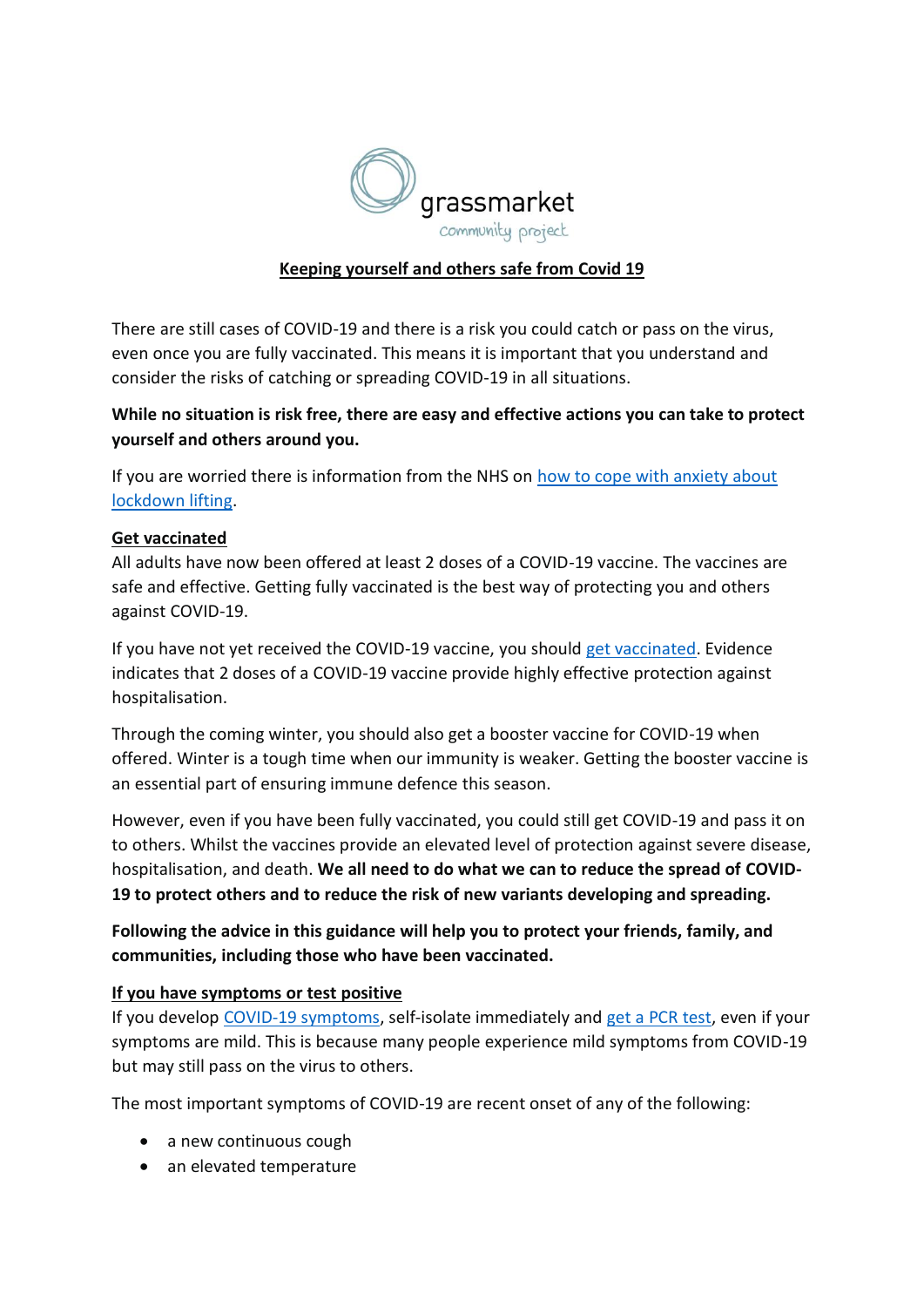• a loss of, or change in, your normal sense of taste or smell

You should self-isolate at home while you [get a PCR test](https://www.gov.uk/get-coronavirus-test) and wait for the results. You must self-isolate if you test positive. You must self-isolate from the day your symptoms started and the next 10 full days, or from the day your test was taken if you do not have symptoms and the next 10 full days. This is the law, regardless of whether you have been vaccinated. Self-isolating is important because you could pass the infection on to others, even if you do not have symptoms. You must isolate for the full amount of time you are told to, because this is the period when the virus is most likely to be passed on to others.

If you have received a positive rapid lateral flow test result but do not have any of the main symptoms of COVID-19, you should report your result and self-isolate. You do not need to take a follow-up PCR test.

### **If you are told to self-isolate by NHS Test and Trace**

You must also self-isolate if you are told to do so by NHS Test and Trace. Find out:

- [what you should do if you live in the same household as someone who has tested](https://www.gov.uk/government/publications/covid-19-stay-at-home-guidance/stay-at-home-guidance-for-households-with-possible-coronavirus-covid-19-infection)  [positive](https://www.gov.uk/government/publications/covid-19-stay-at-home-guidance/stay-at-home-guidance-for-households-with-possible-coronavirus-covid-19-infection)
- [what you should do if you've come into contact](https://www.gov.uk/government/publications/guidance-for-contacts-of-people-with-possible-or-confirmed-coronavirus-covid-19-infection-who-do-not-live-with-the-person/guidance-for-contacts-of-people-with-possible-or-confirmed-coronavirus-covid-19-infection-who-do-not-live-with-the-person) with someone outside your [household who has tested positive](https://www.gov.uk/government/publications/guidance-for-contacts-of-people-with-possible-or-confirmed-coronavirus-covid-19-infection-who-do-not-live-with-the-person/guidance-for-contacts-of-people-with-possible-or-confirmed-coronavirus-covid-19-infection-who-do-not-live-with-the-person)

### **Guidance on self-isolating**

When self-isolating, follow the:

- [stay at home guidance for people with suspected or confirmed COVID-19](https://www.gov.uk/government/publications/covid-19-stay-at-home-guidance/stay-at-home-guidance-for-households-with-possible-coronavirus-covid-19-infection)
- [stay at home guidance for non-household contacts of people with confirmed COVID-](https://www.gov.uk/government/publications/guidance-for-contacts-of-people-with-possible-or-confirmed-coronavirus-covid-19-infection-who-do-not-live-with-the-person/guidance-for-contacts-of-people-with-possible-or-confirmed-coronavirus-covid-19-infection-who-do-not-live-with-the-person)[19](https://www.gov.uk/government/publications/guidance-for-contacts-of-people-with-possible-or-confirmed-coronavirus-covid-19-infection-who-do-not-live-with-the-person/guidance-for-contacts-of-people-with-possible-or-confirmed-coronavirus-covid-19-infection-who-do-not-live-with-the-person)

### **Let fresh air in if you meet indoors. Meeting outdoors is safer**

When a person infected with COVID-19 coughs, talks, or breathes, they release droplets and aerosols which can be breathed in by another person. Meeting outdoors vastly reduces the risk of airborne transmission, but this may not always be possible. If you are indoors, you should let fresh air in to reduce the risk of catching or spreading COVID-19.

The more fresh air you let into your home or other enclosed spaces, the less likely a person is to inhale infectious particles.

You can let in fresh air by uncovering vents and opening doors and windows. Opening your windows for just 10 minutes, or a small amount of time continuously where you can, makes a significant difference. This is particularly important before, during, and after meeting people you do not live with indoors.

Do not prop fire doors open. If you have an extractor fan at home, for example in your bathroom or kitchen, think about leaving it running for longer than usual with the door closed after someone has used the room. If you are concerned about the costs of heating, opening windows for shorter periods of time can still help to reduce the risk of the virus spreading. Wearing extra layers can help you to keep warm. You may be able to change the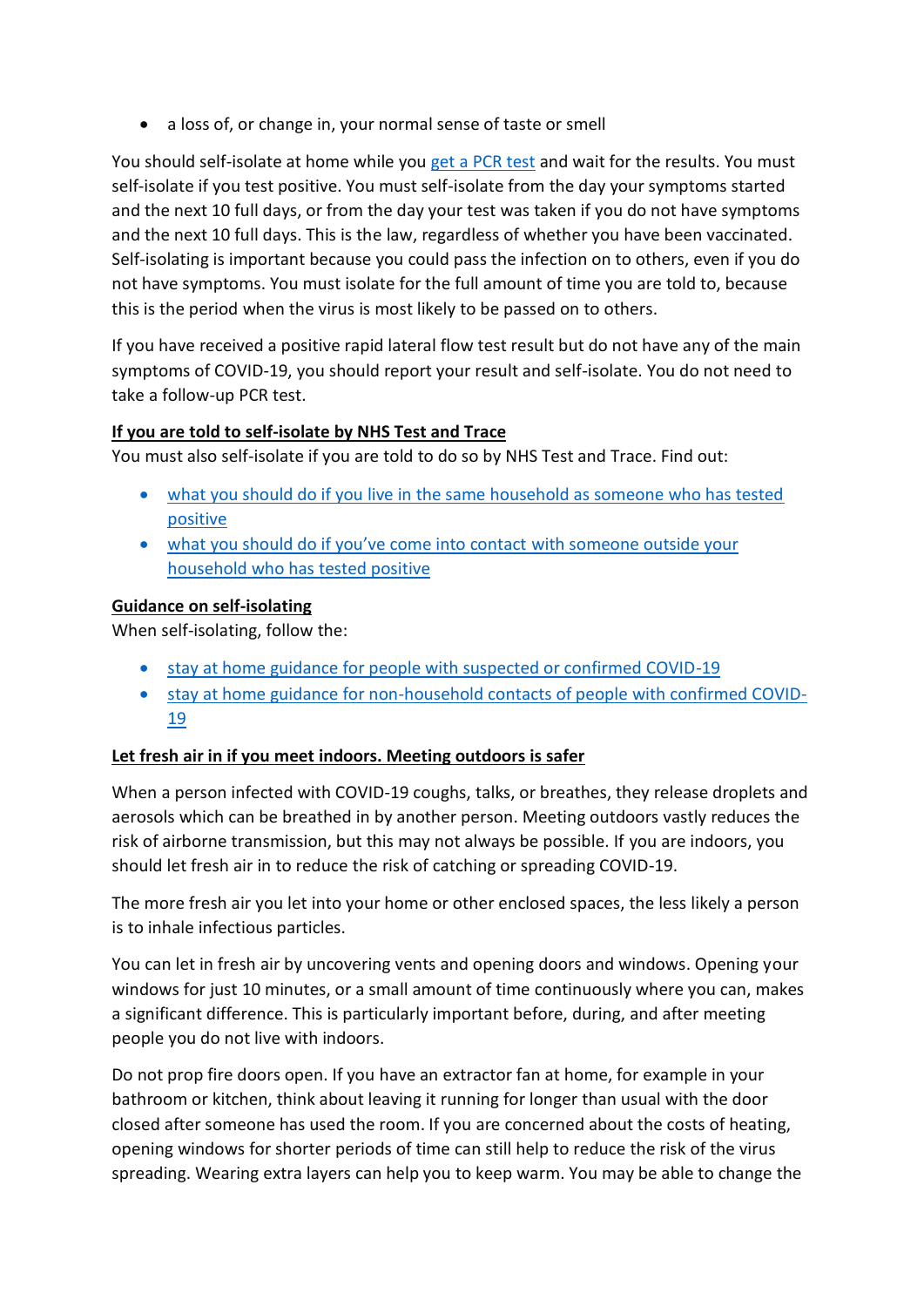layout of your room so that you do not sit close to cold draughts from open windows or doors.

### **Wear a face covering**

Face coverings will be required by law in most indoor public places and on public transport, including taxis. [See a full list of places where you must wear a face covering.](https://www.gov.uk/government/publications/face-coverings-when-to-wear-one-and-how-to-make-your-own/face-coverings-when-to-wear-one-and-how-to-make-your-own)

There are some exemptions. You do not have to wear a face covering in hospitality settings such as cafés, restaurants, and pubs. This is because it is not practical to keep removing face coverings to eat or drink.

Settings which are exempt from wearing a face covering include:

- Restaurants, cafés, and canteens
- Bars and shisha bars
- Gyms & exercise facilities
- Photography studios
- Nightclubs, dance halls and discotheques

In indoor settings where a face covering is not legally required, you should continue to wear a face covering in crowded and enclosed spaces where you may encounter other people you do not normally meet.

### **Required use of the NHS COVID Pass**

Certain venues and events will be required by law to check that all visitors aged 18 years or over are fully vaccinated (currently a full course of vaccination without the need for a booster, but this will be kept under review), have proof of a negative test in the last 48 hours, or that they have an exemption. This means that those aged 18 years or over must show their NHS COVID Pass, or an alternative proof of a negative test result, such as an NHS Test and Trace email or text proof, to enter these venues.

You can access your NHS COVID Pass through:

- the [NHS App](https://www.nhs.uk/nhs-app/)
- [NHS.UK](https://www.nhs.uk/conditions/coronavirus-covid-19/covid-pass/)

The use of the NHS COVID Pass is required as a condition of entry into the following places:

- nightclubs, dancehalls, and discotheques.
- other late night dance venues. These are any other venues that are:
- open between 1am and 5am.
- serve alcohol during this time.
- have a dancefloor (or designated space for dancing); and
- provide music, whether live or recorded, for dancing.
- indoor events with 500 or more unseated attendees, where those attendees are likely to stand or move around for all or part of the event, such as music venues with standing audiences or large receptions.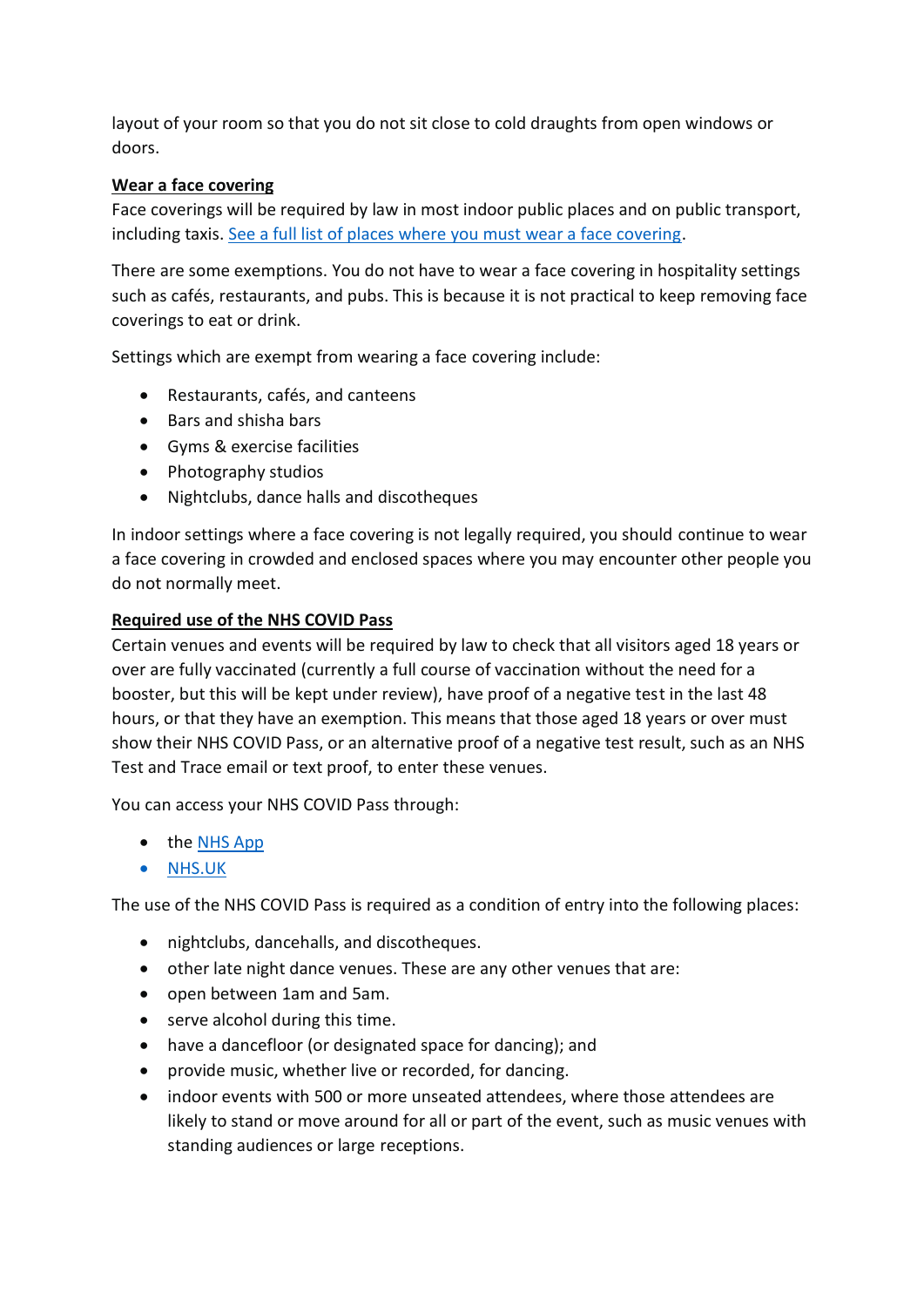- outdoor events with 4,000 or more unseated attendees, where those attendees are likely to stand or move around for all or part of the event, such as outdoor festivals; and
- any events with 10,000 or more attendees indoor or outdoor, such as large sports and music events

There are some settings that will be exempt from requirements to use the NHS COVID Pass including communal worship, wedding ceremonies, funerals and other commemorative events, protests, and mass participation sporting events.

[Find out more about using the NHS Covid Pass.](https://www.gov.uk/guidance/nhs-covid-pass)

#### **Take a test if you do not have symptoms to help manage your risk**

Around 1 in 3 people with COVID-19 do not have any symptoms. This means they could be spreading the virus without knowing it. Testing regularly increases the chances of detecting COVID-19 when you are infectious but are not displaying symptoms, helping to make sure you do not spread COVID-19 by staying at home and self-isolating immediately.

Rapid lateral flow testing continues to be available free of charge. You can get tests from pharmacies or online. [Find out more about how to get rapid lateral flow](https://www.nhs.uk/conditions/coronavirus-covid-19/testing/regular-rapid-coronavirus-tests-if-you-do-not-have-symptoms/) tests.

You are at higher risk of catching or passing on COVID-19 in crowded and enclosed spaces, where there are more people who might be infectious and where there is limited fresh air.

You may wish to take a rapid lateral flow test if it is expected there will be a period of elevated risk that day. This is particularly important if you expect that there will be a period of elevated risk that day. This includes spending time in crowded and enclosed spaces, or before visiting [people who are at higher risk of severe illness if they get COVID-19.](https://www.nhs.uk/conditions/coronavirus-covid-19/people-at-higher-risk/who-is-at-high-risk-from-coronavirus/) Report your result and if positive, self-isolate immediately and take a PCR test.

### **Stay at home if you are feeling unwell**

If you develop [COVID-19 symptoms,](https://www.nhs.uk/conditions/coronavirus-covid-19/symptoms/) self-isolate immediately and [get a PCR test,](https://www.nhs.uk/conditions/coronavirus-covid-19/testing/get-tested-for-coronavirus/) even if your symptoms are mild. You should self-isolate at home while you book the test and wait for the results. You must self-isolate if you test positive.

If you feel unwell but do not have COVID-19 symptoms, or your COVID-19 test is negative, you may still have an illness which could be passed on to other people. Many common illnesses, like the flu or the common cold, are spread from one person to another.

Staying at home until you feel better reduces the risk that you will pass on an illness to your friends, colleagues, and others in your community. This will help reduce the burden on our health services.

#### **Use the NHS COVID-19 app**

The app also allows people to report symptoms and order coronavirus tests. To help protect yourself and others, [download and use the latest version of the NHS COVID-19 app.](https://www.covid19.nhs.uk/)